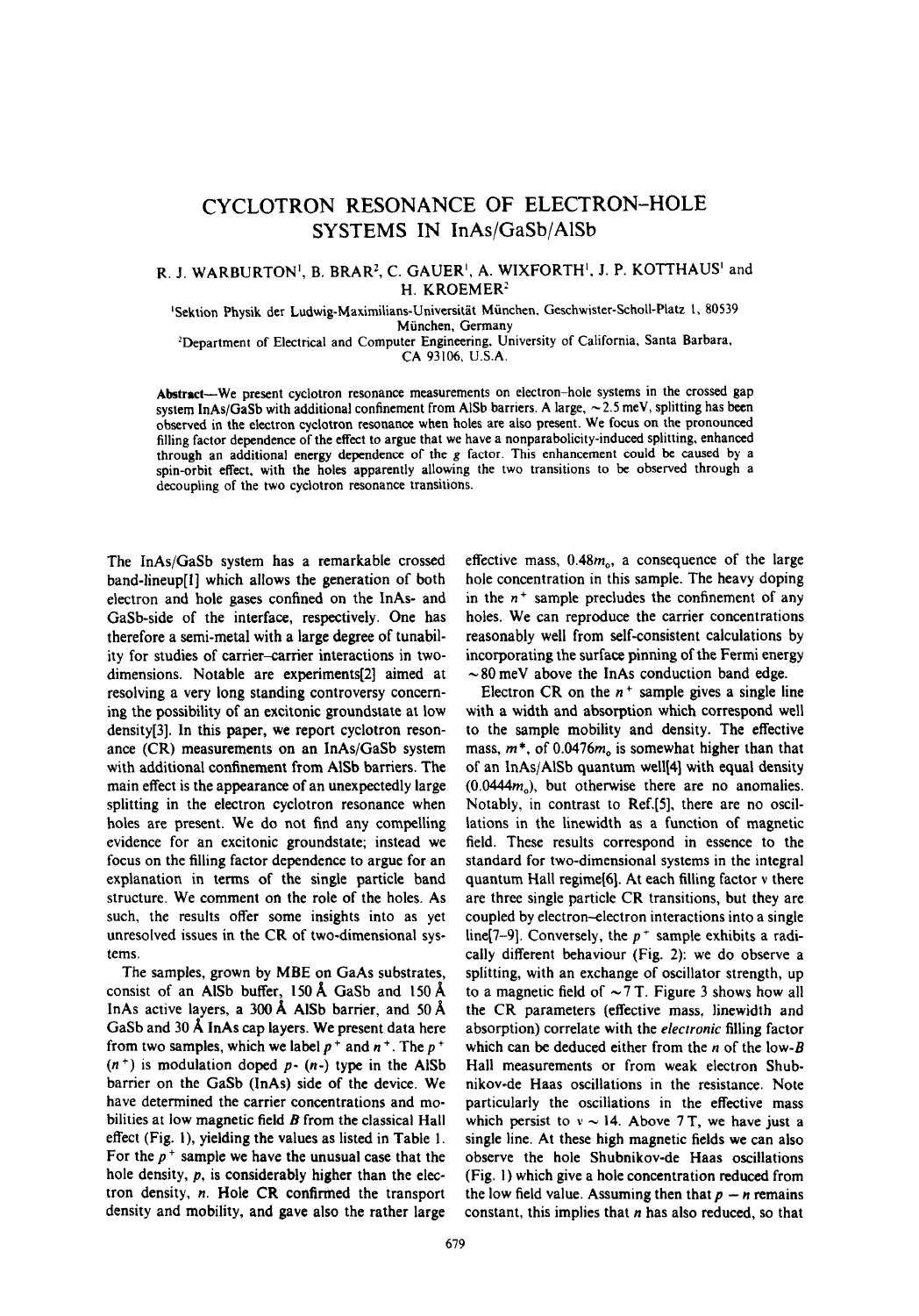

Fig. 1. The Hall resistance,  $\rho_{xy}$ , is plotted for the  $p^+$  sample, along with the two-carrier fit (dotted). The inset shows the diagonal resistance,  $\rho_{xx}$ , with the sharp rise at low field subtracted, showing two Shubnikov-de Haas periods, one from the holes and one from the electrons.

7 T is probably closer to  $v = 2$  than  $v = 4$ . Experiments on other samples, and also on the  $p^+$  with altered densities (achieved by etching away the InAs cap), confirm these results: we have a large splitting in the electron CR, correlating with the electronic filling factor, only when holes are present and when the electronic filling factor is larger than  $\sim$  2.

Similar results have recently been published on InAs/AlGaSb heterostructures[2]. with the claim that the upper resonance corresponds to the  $1s - 2p_+$ transition of a magnetic-field stabilized exciton, and

**Table I. The sample parameters. The electron and hole carrier** concentrations *n* and *p* are in units of  $10^{\circ}$  cm<sup>---</sup>, and the correspond- $\mu_{\rm e}$  mobilities  $\mu_{\rm e}$  and  $\mu_{\rm h}$  are in cm<sup>2</sup> **V** *s '* 

|    |      |    | μ.     | ۳n   |
|----|------|----|--------|------|
| n* | 21.5 |    | 70,000 |      |
| D  | 6.6  | 33 | 51,000 | 1800 |

that the lower resonance is conventional CR. This picture offers an explanation of the splitting, and also in our case of the disappearance of "CR" at  $B > 7T$ when, supposedly, all the free electrons bind into excitons. However, we cannot support this hypothesis. In fact, the change of the carrier concentrations is more simply interpreted in terms of Landau level crossings between the electron and hole Landau levels[lO]. Furthermore, on increasing the temperature we do not see an activated behaviour (in contrast to Ref.[2]) which would correspond to the thermal dissociation of excitons; instead, we observe simply a thermal broadening. Also, the overwhelming excess of holes over electrons must lead to a drastic reduction in exciton binding energy, as can be judged from the disappearance of excitonic effects in the optical spectra of doped quantum wells[Ill. We cannot therefore accommodate a binding energy of 4-5 meV as our low temperature optical data would predict.

Instead, we focus on the pronounced filling factor dependence of Fig. 3. This is entirely reminiscent of the CR data of Scriba et al.[9] on InAs/AlSb quantum wells where, for reasons that have never been clarified, the hybridization was lifted in a few samples so that the single particle transitions were observed. The filling factor dependence is then a natural consequence of the changing level occupancies. At odd (even) v one has the so-called  $\Delta m$  ( $\Delta g$ ) splitting,

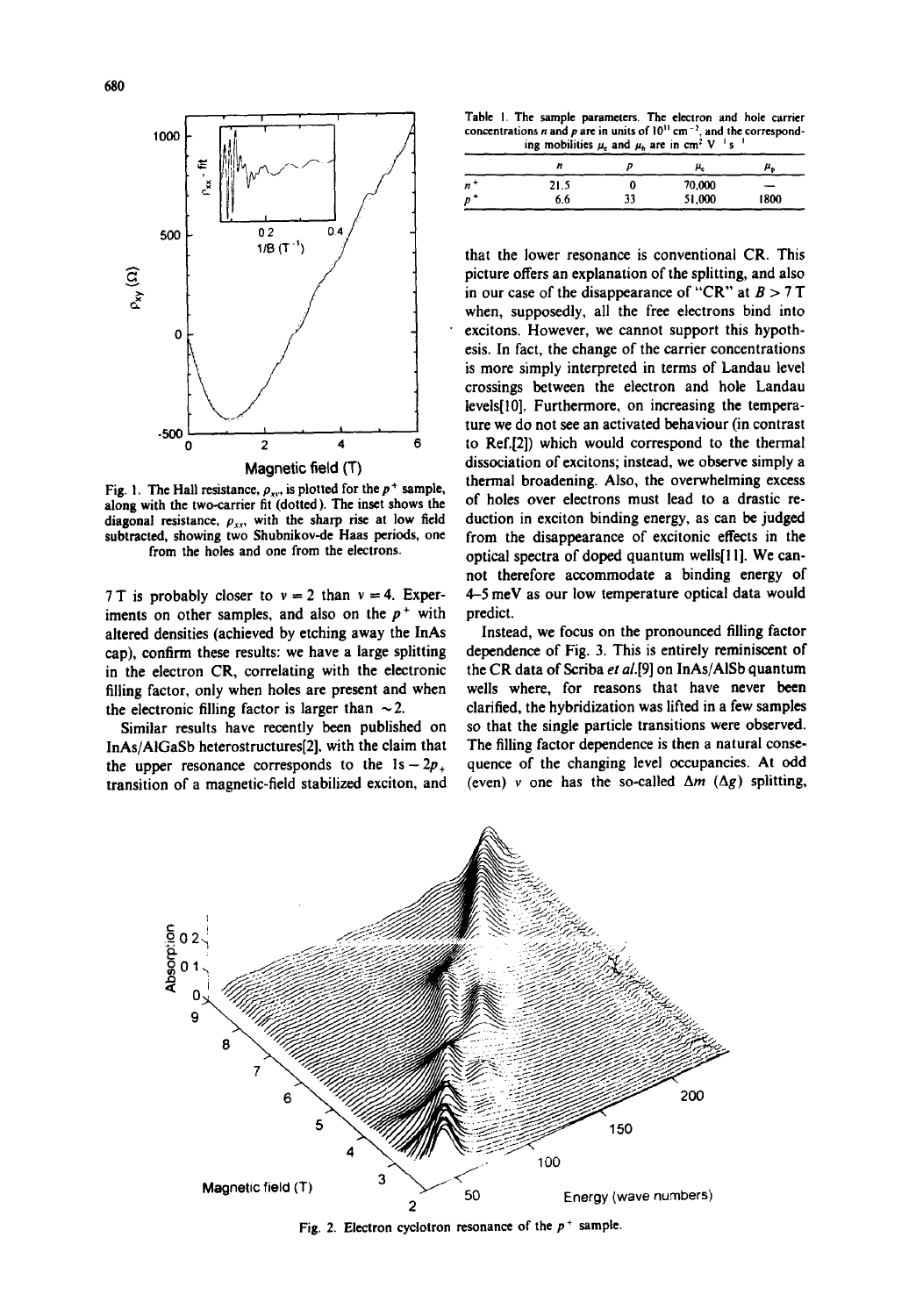arising from the energy dependence of the effective mass  $(g \text{ factor})$ . We propose that the origin of the splitting in the  $p^+$  CR lies in a resolution of the single particle  $\Delta m$  splitting. This assertion is further supported by measurements in a tilted magnetic field where we can also observe the  $\Delta g$  splitting (which, incidentally, is very hard to accommodate into the exciton picture). However, two questions pose themselves immediately. Why is the splitting so large, some 2.5 meV? (Scriba has  $\sim 0.9$  meV for the same *n* at  $v = 5$ ). And, what roles do the holes play? We make the following observations.

The  $\Delta m$  splitting corresponds to two CR transitions with opposite spin and so can be enhanced by an energy dependence of the  $g$  factor additional to that arising from ordinary band nonparabolicity. It is not impossible that a many body effect is at work, but we propose here a simpler alternative, namely, a spin-orbit effect through an electric field in the growth direction. This gives the so-called Rashba term[12] in the Hamiltonian,  $a\sigma$  ( $K_{\parallel} \wedge E$ ), and affects different Landau levels differently, as we require, because  $k_{\parallel} \propto \sqrt{n}$ , where *n* is the Landau level index. We have solved the Hamiltonian for an electron confined in a deep potential well including nonparabolicity and the Rashba term; the cyclotron resonance splittings are plotted in Fig. 4. It can be seen that  $\alpha = aE_z \sim 3.0 \times 10^{-9}$  eV cm gives a tolerable description of the data, namely a splitting at odd



Fig. 3. Properties of the electron cyclotron resonance from the  $p$ <sup>+</sup> sample, as obtained by fitting the traces of Fig. 2 to two Lorentzians. plotted against the electronic filling factor (calculated from  $n = 6.6 \times 10^{11}$  cm<sup>-2</sup>). The filled (hollow) symbols refer to the higher (lower) energy mode.



Fig. 4. The calculated cyclotron resonance splitting without the Rashba term (upper plot), and with the Rashba term (lower plot). The solid lines show the magnetic field range in which a particular resonance is observable (at zero temperature) according to the statistics for  $n = 6.6 \times$  $10^{11}$  cm<sup>-2</sup>, and each line is labelled with the filling factor at which the resonance is centred.  $\alpha$  is a matrix element times an electric field in units of  $10^{-9}$  eVcm.

v close to  $\sim$  2.5 meV, not strongly dependent on v, and a smaller splitting for even v. This  $\alpha$  is similar to the only existing measurement of  $1 \times 10^{-9}$  eVcm for InAs/GaSb structures[l3], estimated from a beating in Shubnikov-de Haas experiments. Unfortunately, the matrix element a itself is not known, and it is also not clear how to calculate the electric field  $E<sub>r</sub>$ .

Naturally, single particle splittings will exist also for the  $n^+$  sample. It can be expected that the  $n^+$ sample also has a non-zero net electric field in the growth direction, leading to an enhanced  $\Delta m$  splitting. However, we observe only a single line. This does not necessarily mean that the single particle splittings are small; rather, it implies that the various transitions are coupled. The puzzle is to explain why the single particle splittings are resolved for the  $p<sup>+</sup>$ sample. The experiments themselves point to the holes. suggesting that this adjacent sheet of mobile positive charge somehow lifts the coupling. Further experiments and theoretical analysis are required to resolve this crucial point.

To conclude, we have observed an unexpectedly large splitting in the cyclotron resonance of electrons in InAs/GaSb/AiSb structures when holes are also present. We argue against the formation of an exciton complex, and propose instead that we have a nonparabolicity-induced splitting enhanced by a strongly energy dependent g factor. It is shown how the